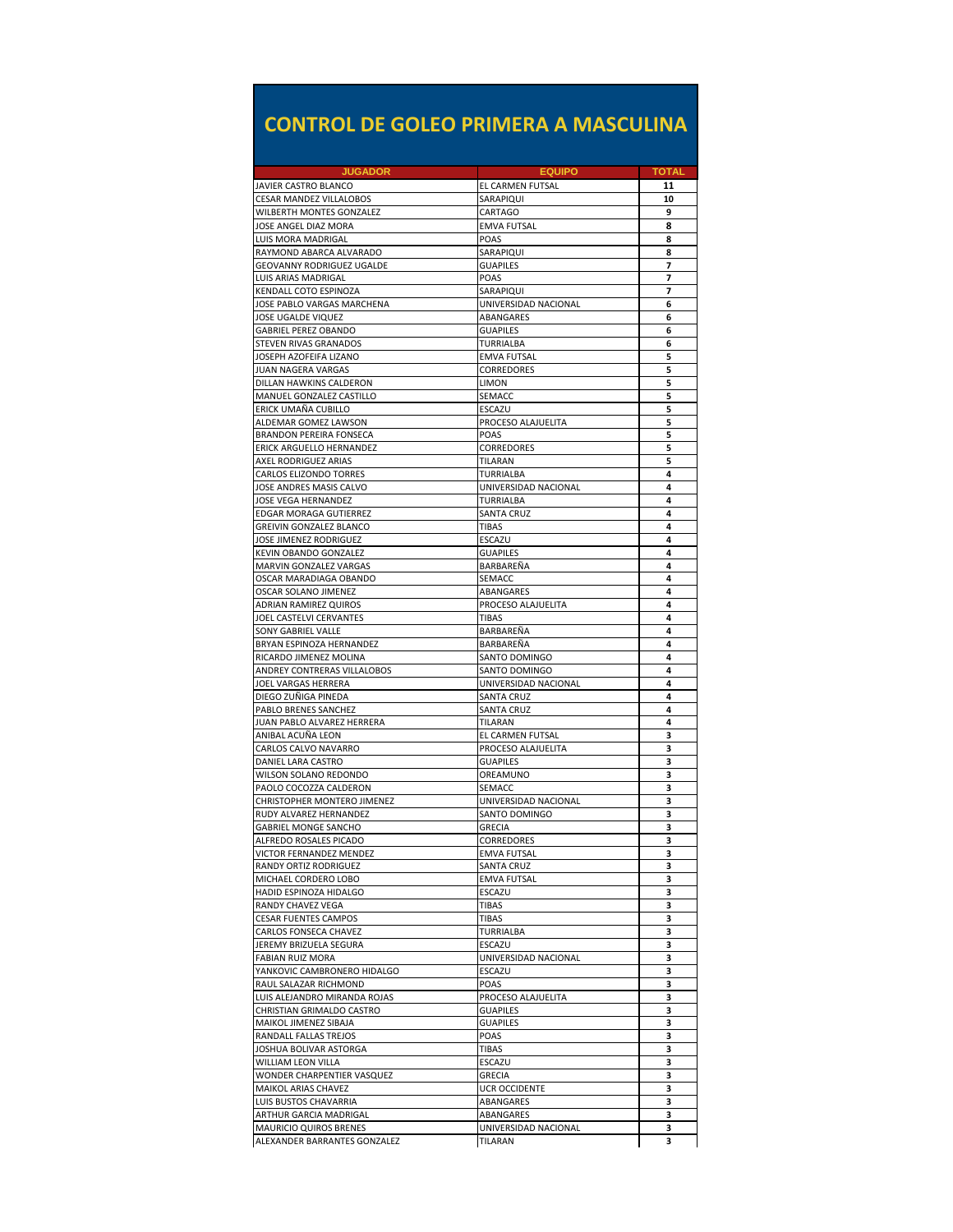## **CONTROL DE GOLEO PRIMERA A MASCULINA**

| <b>JUGADOR</b>                                                 | <b>EQUIPO</b>                         | TOTAL                            |
|----------------------------------------------------------------|---------------------------------------|----------------------------------|
| JEAN CARLO NUÑEZ FLORES<br><b>BYRON RAMIREZ MURILLO</b>        | TURRIALBA<br><b>TIBAS</b>             | 2<br>$\mathbf{2}$                |
| JUNIOR MENDOZA PEREZ                                           | TILARAN                               | $\mathbf{2}$                     |
| JOSE HERRERA HERRERA                                           | TILARAN                               | 2                                |
| MIGUEL MARIN FONSECA                                           | SANTO DOMINGO                         | 2                                |
| JURGEN CHINCHILLA AVENDAÑO                                     | SANTO DOMINGO                         | 2                                |
| LUIS ANGEL DINARTE AVILES                                      | <b>SANTA CRUZ</b>                     | $\mathbf{2}$                     |
| OSCAR SABORIO VILLALOBOS                                       | BARBAREÑA                             | 2                                |
| KENNETH CAMPOS CASTILLO                                        | TIBAS                                 | 2                                |
| ALBERTO ESQUIVEL SABORIO<br>ESTEBAN PARRA CARRANZA             | LIMON<br><b>GUAPILES</b>              | 2<br>2                           |
| WILLIAM AVILA VALVERDE                                         | EL CARMEN FUTSAL                      | $\overline{2}$                   |
| KENNETH CHAMORRO MOLINA                                        | CORREDORES                            | $\overline{2}$                   |
| JORDAN RAMIREZ VARGAS                                          | SEMACC                                | 2                                |
| JOSUE AGUILAR VARGAS                                           | UNED                                  | 2                                |
| DENIS ALFARO JIMENEZ                                           | GRECIA                                | 2                                |
| DANIEL OBALDIA DIAZ                                            | PROCESO ALAJUELITA                    | $\overline{2}$                   |
| LIMBERTH SOLANO CAMPOS                                         | SARAPIQUI                             | 2                                |
| ERNESTO ZABALA PICADO                                          | ABANGARES                             | 2                                |
| JEFREY VIQUEZ ROJAS                                            | GRECIA                                | $\overline{2}$                   |
| <b>BRANDON GUTIERREZ BARRANTES</b><br>AGUSTIN AVILES VELASQUEZ | SARAPIQUI<br><b>EMVA FUTSAL</b>       | 2<br>$\overline{2}$              |
| GILBERTH CASTRO MADRIGAL                                       | SARAPIQUI                             | $\overline{2}$                   |
| <b>KEVIN SANDOBAL</b>                                          | PROCESO ALAJUELITA                    | 2                                |
| <b>ENRIQUE FERNANDEZ ORTIZ</b>                                 | <b>EMVA FUTSAL</b>                    | $\overline{\phantom{a}}$         |
| ANTHONY SOLANO CASCANTE                                        | <b>EMVA FUTSAL</b>                    | 2                                |
| FABIAN ROJAS RIVERA                                            | PROCESO ALAJUELITA                    | $\overline{2}$                   |
| DERECK VEGA AZOFEIFA                                           | ESCAZU                                | 2                                |
| ROGER AGUILAR CESPEDES                                         | BARBAREÑA                             | 2                                |
| MARCELO MONTERO JIMENEZ                                        | BARBAREÑA                             | $\overline{2}$                   |
| KEVIN ALVAREZ JIMENEZ                                          | ESCAZU                                | 2                                |
| CARLOS MANUEL GOMEZ MARIN                                      | CARTAGO                               | $\overline{2}$<br>$\overline{2}$ |
| JOSE PABLO FONSECA CASTRO<br>BRYAN ROJAS ROJAS                 | <b>UCR OCCIDENTE</b><br>UCR OCCIDENTE | 2                                |
| DANIEL SOLANO ALFARO                                           | <b>TURRIALBA</b>                      | $\overline{\phantom{a}}$         |
| JAFETH CALDERON CERVANTES                                      | <b>UNED</b>                           | 2                                |
| DOMINICK WALTERS GUITY                                         | LIMON                                 | $\overline{2}$                   |
| <b>GEIBER WATSON</b>                                           | LIMON                                 | 2                                |
| JULIAN GONZALEZ MOLINA                                         | UNIVERSIDAD NACIONAL                  | 2                                |
| MAYCOL ANGULO CHAVEZ                                           | SARAPIQUI                             | $\overline{\phantom{a}}$         |
| JOSE FLETES LUNA                                               | SARAPIQUI                             | 2                                |
| ALLAN JIMENEZ SHIRLEY                                          | SARAPIQUI                             | $\overline{2}$                   |
| JOSE TOLEDO ESTRADA<br>JAFETH CASTELLON GOMEZ                  | SANTA CRUZ<br>SARAPIQUI               | $\overline{2}$<br>1              |
| EMANUEL SALAZAR RICHMOND                                       | POAS                                  | 1                                |
| MARCO CABALCETA RAMIREZ                                        | <b>SANTA CRUZ</b>                     | 1                                |
| HENRY ZUÑIGA ZUÑIGA                                            | PROCESO ALAJUELITA                    | 1                                |
| JAISON SARMIENTO BENAVIDES                                     | SANTO DOMINGO                         | 1                                |
| KEVIN ALVAREZ MOLINA                                           | CARTAGO                               | 1                                |
| DIEGO ROSALES PICADO                                           | CORREDORES                            | 1                                |
| <b>KEVIN LEAL VAZQUEZ</b>                                      | <b>TIBAS</b>                          | 1                                |
| <b>JORGE QUIROS DIAZ</b>                                       | <b>TIBAS</b>                          |                                  |
| STEVEN SANCHEZ CORRALES                                        | ESCAZU                                | 1<br>1                           |
| HANZEL LOPEZ MORA<br>CARLOS MAIRENA ORTEGA                     | ESCAZU<br>ESCAZU                      | 1                                |
| <b>IGNACIO SANDI MENA</b>                                      | ESCAZU                                | 1                                |
| JACKSON MENDOZA PEREZ                                          | TILARAN                               | 1                                |
| LUIS VEGA VILLEGAS                                             | TILARAN                               | 1                                |
| MINOR HERNANDEZ MURILLO                                        | TILARAN                               | 1                                |
| MANUEL CORRALES LOPEZ                                          | TILARAN                               | 1                                |
| <b>JHOSUA CORRALES MORA</b>                                    | <b>LIMON</b>                          | 1                                |
| ISMAEL MORENO ESTRADA                                          | UNIVERSIDAD NACIONAL                  | 1                                |
| AARON ANGULO CHAVEZ                                            | SARAPIQUI                             | 1                                |
| REYNER MEDINA MATARRITA<br>JEAN CARLO ANGULO CARPIO            | SARAPIQUI<br>SARAPIQUI                | 1<br>1                           |
| JEFFERSON PARKER CORTES                                        | LIMON                                 | 1                                |
| BLAKE ANDERSON MONGOMEY                                        | LIMON                                 | 1                                |
| <b>GERALD GARCIA MENDEZ</b>                                    | <b>EMVA FUTSAL</b>                    | 1                                |
| <b>GERON VEGA GARCIA (AUTOGOL)</b>                             | <b>EMVA FUTSAL</b>                    | 1                                |
| FANIEL GRACIA MADRIGAL                                         | ABANGARES                             | 1                                |
| JAFETH BRICEÑO PORRAS                                          | ABANGARES                             | 1                                |
| CARLO UMAÑA RUIZ                                               | ABANGARES                             | 1                                |
| OSCAR JIMENEZ CORRALES                                         | ABANGARES                             | 1                                |
| BRYAN MARIN BARQUERO                                           | SANTO DOMINGO                         | 1                                |